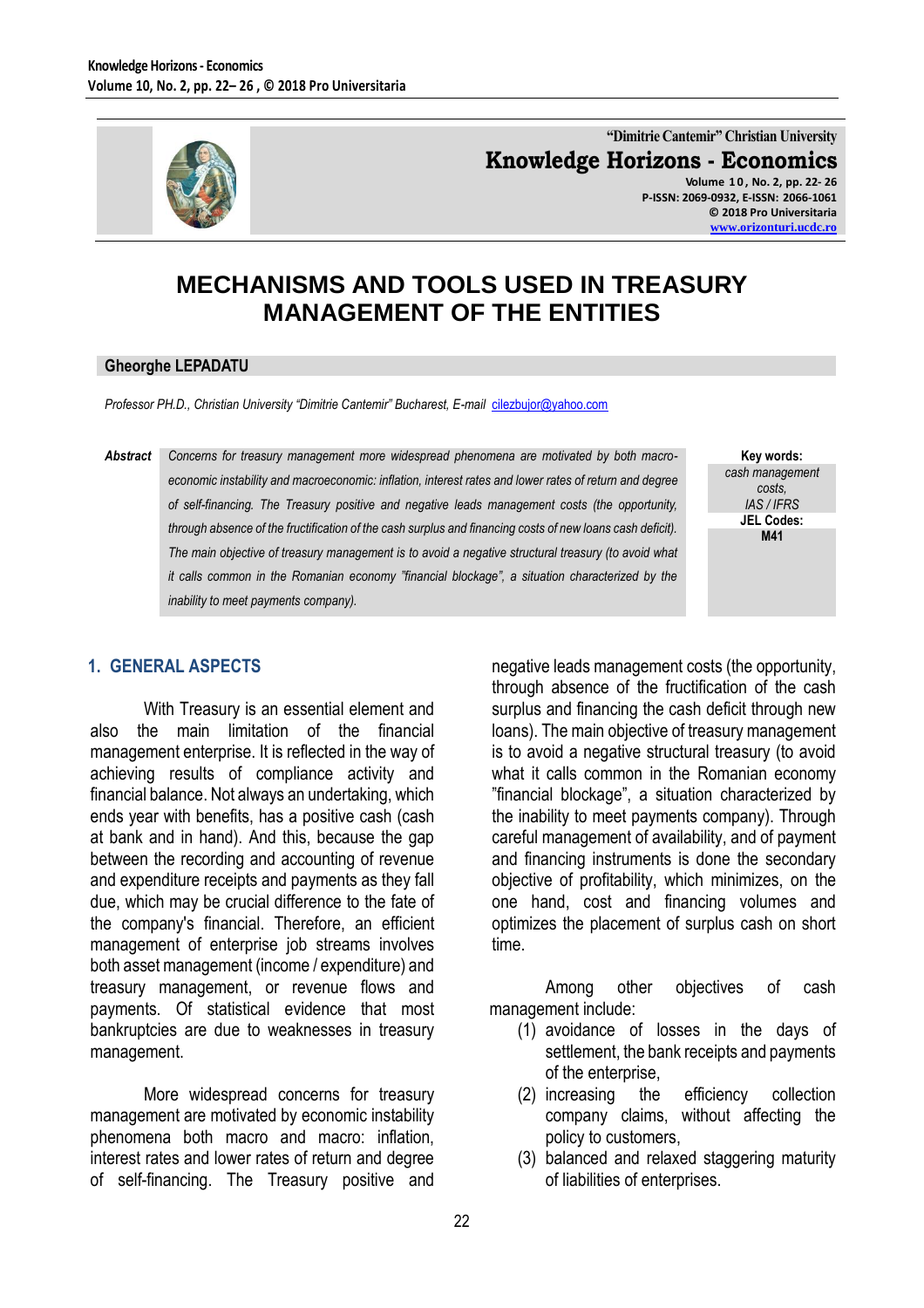### **2. FINANCIAL RISK MANAGEMENT**

A dimension at all negligible of the cash management is represented by the management of financial risks, which involves the use of instruments of speculation and when financial markets are very volatile, in other words when exchange rates and interest rates varies greatly at short intervals.

Financial risk management problem becomes even more important today, when Romanian companies are under pressure of high interest rates, due to persistence of high rates of inflation and an economic slowdown, not to mention that in some sectors activity in our country is facing a "negative growth".

One of the most popular treasury management policies, globally, is "Treasury zero". It is to maintain as close to zero cash balances to reduce the cost of treasury management (includes avoiding financing costs and opportunity through actions such as preserving the least possible spare cash, use credit forms the least costly, in amounts as small and as short a period, etc.). Management of "zero cash" faces a number of difficulties, especially for companies with numerous financial flows adjusted by check, because the date of checks presentation can not be accurately.

In fact, setting treasury management company requires an optimum between the means of financing costs and income from investment of cash. In addition, an efficient management of cash means that the company wanted to have at the moment is sufficient to meet the close out. To do this, set the size and date of chargeability and instant availability resulting from enterprise operation. It therefore needs a cash management firm estimate of the cash budget provided.

However, all these treasury management coordinates are derived from general purpose finance company, the increase of capitalization value. Before resorting to loans to cover the forecast deficit balance, it must be taken first, some measures arising from a natural sense of treasury management. First action is to move some revenue (by reducing volume and / or duration of trade credit to customers or by request in advance of sales

receipt) and delay (in legal terms) of payment (credit extension-provider). Secondly, it seeks waiver for the time incurred expenditure (investments, dividends, etc.). Finally, work parties achieve exceptional revenue (sale of fixed assets or assets available etc.. ).

Balance deficit resulting from these measures to be covered by new loans and discount treasury, whose selection and dosage taken by "art" of funding to optimize the size of their actual cost. They act as buffer between the increase or decrease the need for capital assets and reduce or increase their sources of capital assets and liabilities. These oscillations are reflected in the size of the balance of bank loans. The previous period, the balance of credits may be decreased by cash surplus or released during that period may be increased to cover (through new loans) resulting cash deficit at the end of the preceding period. Increase the balance of bank loans can be made up to a certain limit, namely that of a ceiling for bank credit in its relations with the enterprise. To achieve its objectives, the decision to finance operating cycle will be a credit arbitrage between cash and possible discount loans from banks mobilized to cover the cash deficit. Selection of one or another officer will be based on thorough analysis of their actual cost.

 **3. OPTIMIZING THE COST OF PROCURING CAPITAL ASSETS** and negotiating the various sources of origin of their financial decisions are fundamental to business strategy and tactics.

In determining the cost of credit to substantiate the elements it is necessary first to distinguish between the cost applicable to the appropriations requested and the actual cost. Cost applicable, although fairly complex and loaded with advanced elements of remuneration of capital and risk taking, is still lower than the actual cost of credit as a result of computing the interest.

Applicable cost is determined by two factors: interest rate and fees for. In turn, the interest rate is composed of:

 $\triangleright$  the reference interest rate, which rate may be official discount rate (the rate applied by National Bank loans to commercial banks in the country), the interest rate can be applied to the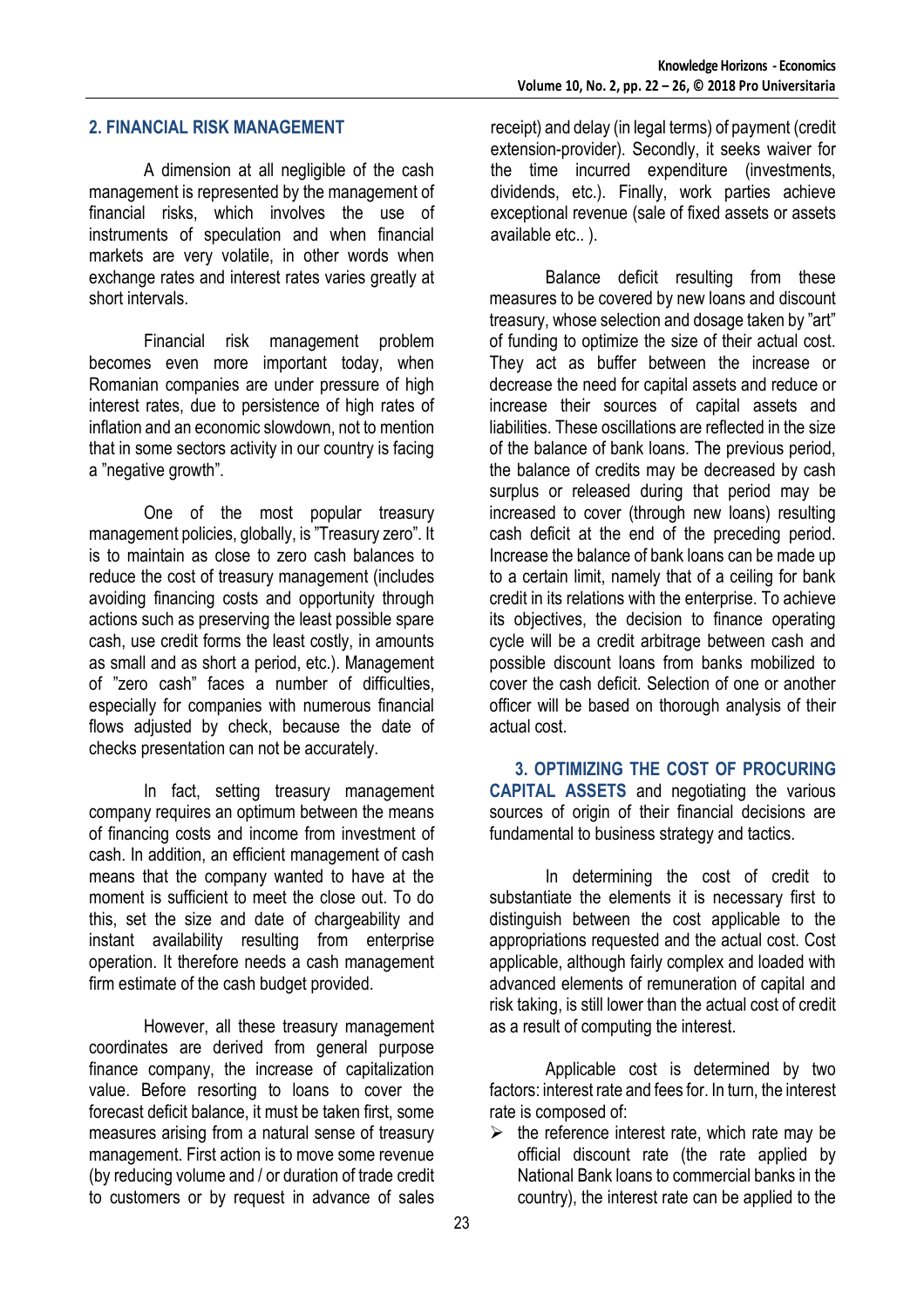first Romanian Commercial Bank by their most important customers or may be an interbank rate on loans between banks mutual)

- $\triangleright$  reference rate increase to compensate for the risk involved for the type of credit: cash loans pose a higher risk of default than loans to discount the insolvency of debtors, and they may be followed by judicial. Therefore, specific increase cash loans can go up to 1.5 points, while the discount loans, may increase by 0.5 points,
- $\triangleright$  increasing its reference rate to compensate for business risk, depending on the size heritage and its reliability. In relation to the size property is proposed risk classification of enterprises by turnover on them:
	- A for businesses with turnover of more than 50 million annual increase does not apply specific risk;
	- B for turnovers between 20 and 50 million, is specific increase of 0.15 points,
	- C between 10 and 20 million is 0.4,
	- D and the turnover below 10 million, in which category is most enterprises, the increase is varied between 0.6 and 6.5 points depending on their creditworthiness.

Commercial banks in Romania are using methodology established by international classification, which it considers best suited to their customers. An analysis of a customer's credit file bank comprises two components of the investigation:

 analysis of management on staff motivation, propensity for innovation and creativity, quality of financial management, production management and marketing of products and services, personal integrity, flexibility, etc.

 analysis of economic and financial performance of liquidity, solvency, profitability, current assets turnover, dependence on the supply and sales markets (domestic and foreign), securities, etc..

This whole investigation is carried out by the banks through the loan file documents and direct knowledge of credits of the applicant firm. Analysis results are communicated to the Managing Committee of the bank for processing such information providing ratings and scores. Credit decision on the amount, duration, repayment, interest, etc. will take account of the score and the classification of the company (under score) in a class (category) Risk: A, B, C, D or E, as below:

| Category A | Companies with profitable economic activity, which can repay loans and may pay<br>interest              |
|------------|---------------------------------------------------------------------------------------------------------|
| Category B | Companies with good economic activity, but in perspective may appear negative<br>aspects                |
| Category C | Those companies are threatened by worsening their economic situation                                    |
| Category D | Companies that have economic and financial indicators varied between<br>satisfactory and unsatisfactory |
| Category E | These companies recorded losses and is uncertain repayment and interest<br>payment                      |

Specific scales used for recruitment for the two components of credit analysis, following the

final classification to represent the average results of the two categories above;

| <b>Risk category</b> | Managerial analysis      | Economical – financial analysis |  |
|----------------------|--------------------------|---------------------------------|--|
|                      | between 4 and 5 points   | over 20 points                  |  |
|                      | between 3 and 3,9 points | between 16 and 20 points        |  |
|                      | between 2 and 2,9 points | between 11 and 15 points        |  |
|                      | between 1 and 1,9 points | between 6 and 10 points         |  |
|                      | between 0 and 0,9 points | between 0 and 5 points          |  |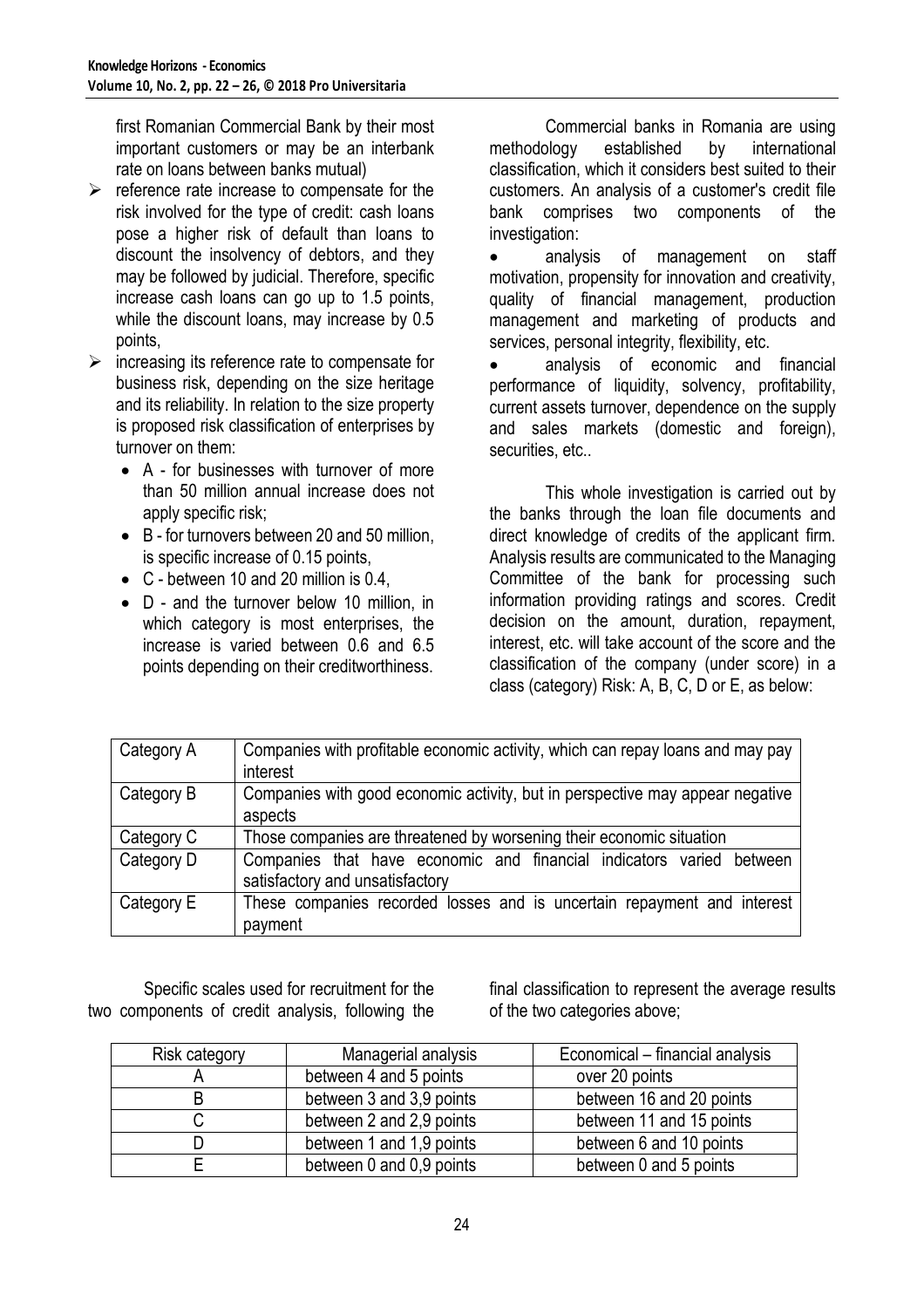For bank customers who already have a portfolio of loans incurred in previous periods, request a new credit analysis is combined with the debt service. That analysis uses indicators of interest coverage, outstanding loans, fees, payments etc., giving three grades according to the result: good quality, poor quality and inadequate.

Combination of the five risk categories (A, B, C, D, E) with the three qualities of an array of debt service resulting classification indebted company into one of the 15 risk classes. For each of these classes there is an increase risk of specific interest with an appropriate first degree of risk assumed by banks in granting credit business called.

|                        | Portfolio quality |                |                |  |
|------------------------|-------------------|----------------|----------------|--|
|                        | Debt service      |                |                |  |
| Enterprise performance | Good              | Poor           | Inadequate     |  |
| Category A             | Minimum risk      | Observation    | Under standard |  |
| Category B             | Observation       | Under standard | Uncertain      |  |
| Category C             | Under standard    | Uncertain      | Major risk     |  |
| Category D             | Uncertain         | Major risk     | Major risk     |  |
| Category E             | Major risk        | Major risk     | Major risk     |  |

Interest rate (Rd) is calculated as annual rate, but short-term loans granted by fractions of a year, most often a quarter (90 days). Therefore, the interest rate at a fraction of a year can be determined as a proportional rate, depending on the size fraction: quarterly rate, in a proportion of one fourth of the annual monthly rate, the rate of one / 12 S. of. m. d. Given the possibility of capitalization but the bank interest rate is higher than the proportional equivalent fraction of that time.

Size of interest (D) is determined by loan volume (C) and the number of actual days credit (Nr):

 $D = C x Rd x Nr / 360 x 100$ 

As regards the number of days credit is important for financial management to distinguish between the day of settlement, the actual days of receipt of loan documents and bank business day (credit agreement, bank statement), the actual day of interest calculation. Transfer operations between the company and bank account records on the operation time gaps occur, with implications for treasury business and the interest calculated. In operations earlier settlement payments on the operating statement and receipts from operations, settlement is back on the business day the statement.

In the same sphere of concern for treasury management and shall include the necessary boundaries to be made between on the house (the counter) of the bank (between the hours of 8:12), working day (approximately 250 days a year) and calendar day that taken in calculating the rate (365 or 366 days a year).

It also distinguishes between settlements with third business unit have the same bank account, to settlements with firms that have bank account to another unit in the same location or different locations. In these situations, the boundaries between the settlement day and the operating acquire different meanings depending on the actual duration of bank transfers. Applicable cost of credit includes, in addition to interest, a number of commissions and administrative costs, risks. The vast majority of these are variable in proportion to the size or the size of credit risk. Administrative costs, the handling means of payment (checks, commercial paper etc.. ) And filing them, are remunerated by fixed charges (a fixed flat fee per title).

The real cost of credit is higher than that applicable. Taking calculating interest and fees (variable) number of calendar days and not the working one factor determining the actual cost increase of  $365/360 = 1.0139$ . Operation with annual interest rate, fractional proportion of loan period with the report Nr. / 360, also causes an increase in actual cost (fair report would be: Nr./ 365).